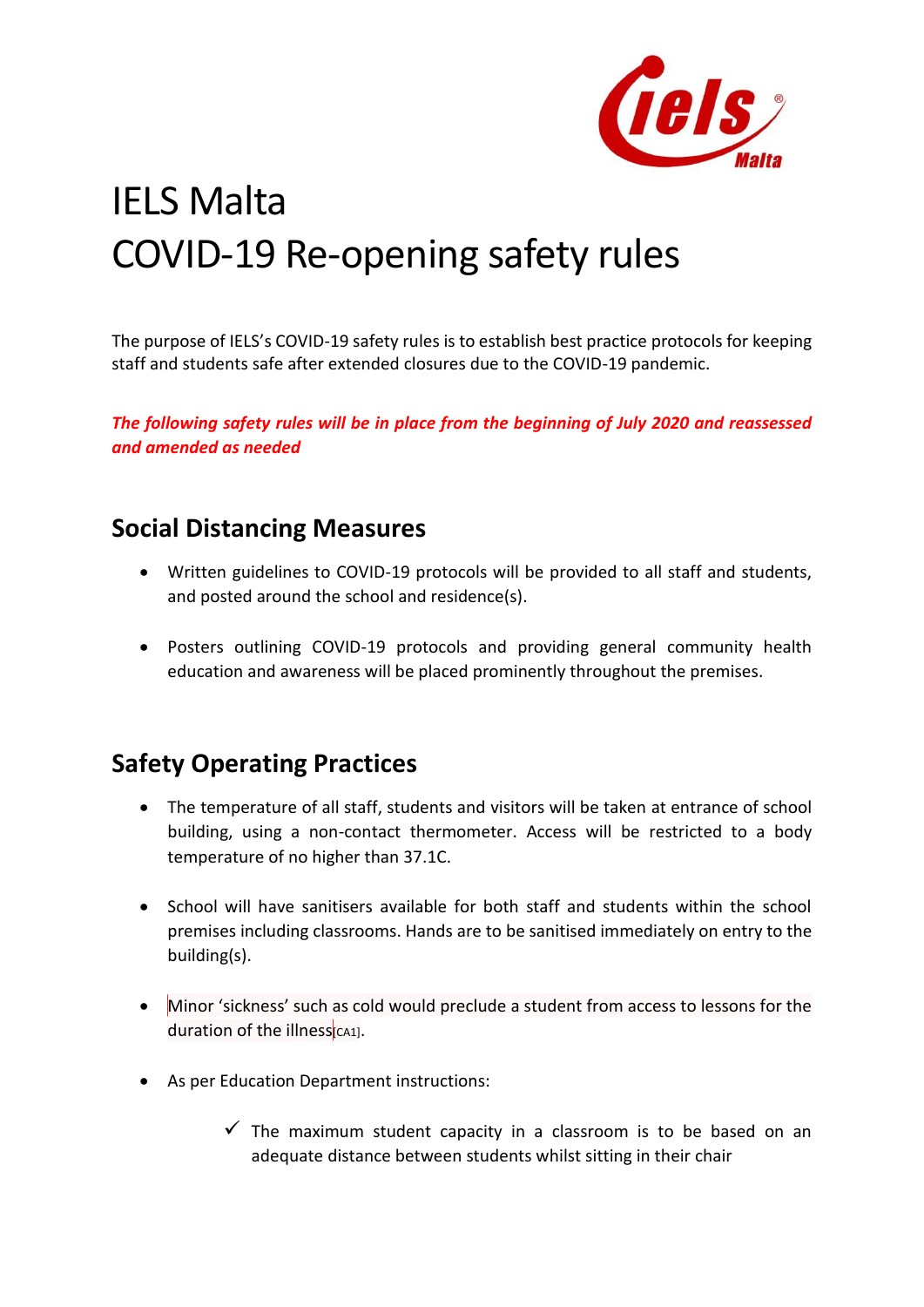

- $\checkmark$  Students will be encouraged to use web based interactive platforms to address basic customer care issues wherever possible.
- $\checkmark$  Where possible, timetables will be staggered to reduce student contact during both lessons and breaks.
- $\checkmark$  Only staff members essential to the running of classes or daily student interaction will work on school premises, while the other staff members whose presence on site is deemed nonessential by the school will work from home whenever possible.
- $\checkmark$  IELS Malta will conduct: a) online pre-arrival testing and orientation for new students and b) online level testing for students needing to change levels.
- Routine cleaning will occur in school as well as further increased sanitation of classrooms, public areas and the premises as a whole. Record keeping will be kept in respect to this service.

# **Hygiene Practices**

- Strict protocols on cleaning and disinfecting premises and other aspects of environmental health will be observed.
- Surfaces (e.g. counters, desks and tables, door handles) and objects (e.g. telephones, keyboards) will be cleaned and wiped twice daily with disinfectant solution containing 0.5% sodium hypochlorite.
- Bathrooms will be cleaned and disinfected daily.
- All classrooms must have adequate ventilation, such as a window leading to the outside for fresh air circulation.

# **Washing Hands**

- Bathrooms will be stocked with an ample supply of soap and paper towels.
- Hand sanitiser stations will be placed on every floor and in common areas.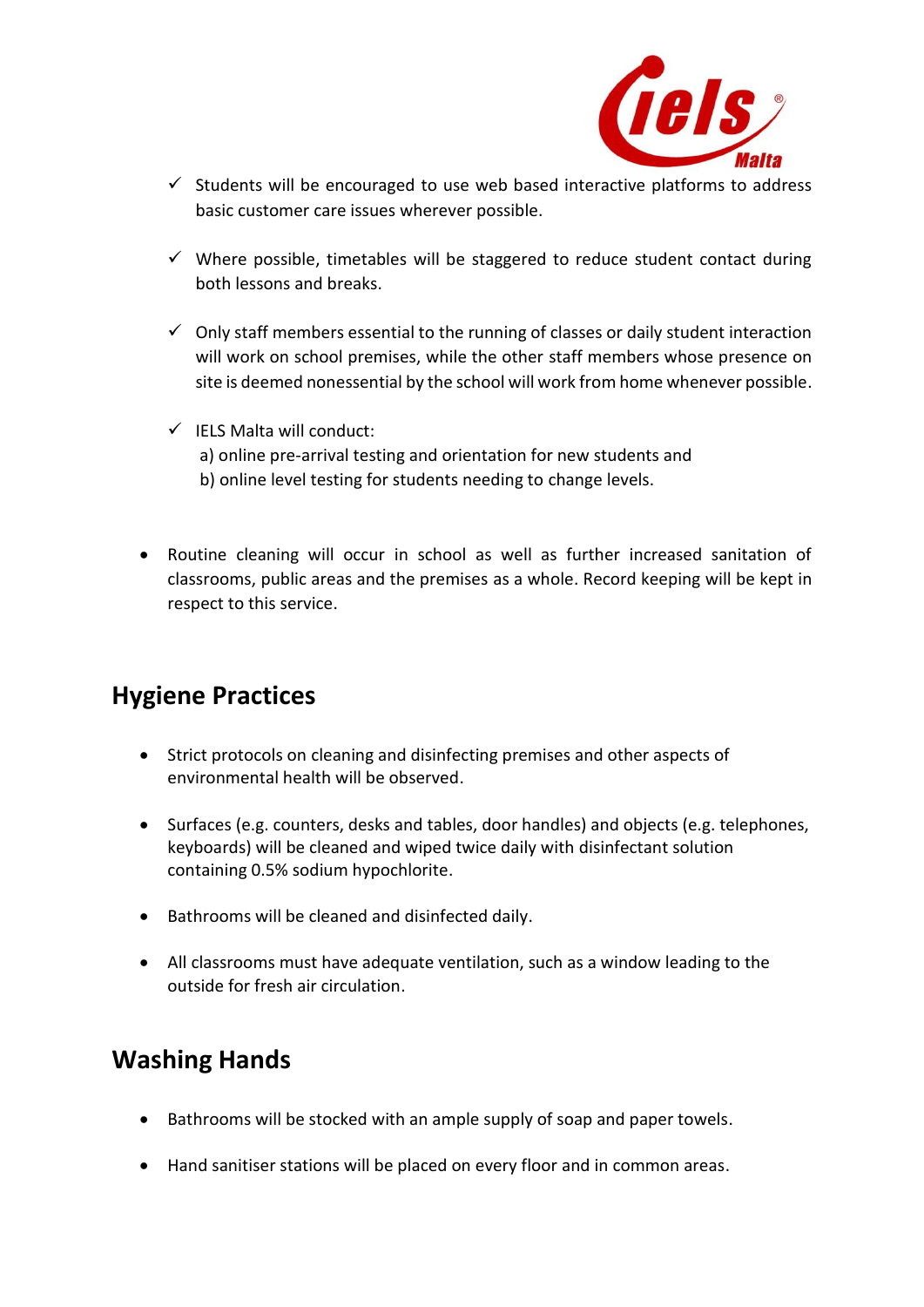

- Hand sanitiser will be available in every classroom.
- Staff and students will be requested to sanitise before and after each class, break and on entering the premises.

# **Student Requirements**

It is important that students understand what their responsibilities are, to ensure their safety:

- Students will need to complete all aspects of the level test online prior to arrival.
- Students should wear a mask or face shield at all times.
- Students must provide adequate proof of medical cover while in Malta as a requirement for study.
- All students who present with any symptoms of COVID-19, the common cold or flu (respiratory symptoms, fever, cough, shortness of breath and breathing difficulties) will be required to:
	- $\checkmark$  advise the school immediately,
	- $\checkmark$  stay in their accommodation,
	- $\checkmark$  follow national guidelines for a suspected case of COVID-19.

#### **First Day**

#### **Young Learners**

- All new students are to be accompanied by a leader.
- Students will wait outside the school and enter one at a time.
- Upon entrance, the student's temperature will be checked by a member of staff. If found to be above 37.1 degrees, the student will not be allowed to enter the school.
- The students will be led to the reception area, where they will receive a QR code, and have their student card picture taken.
- The students will then be guided to their classroom.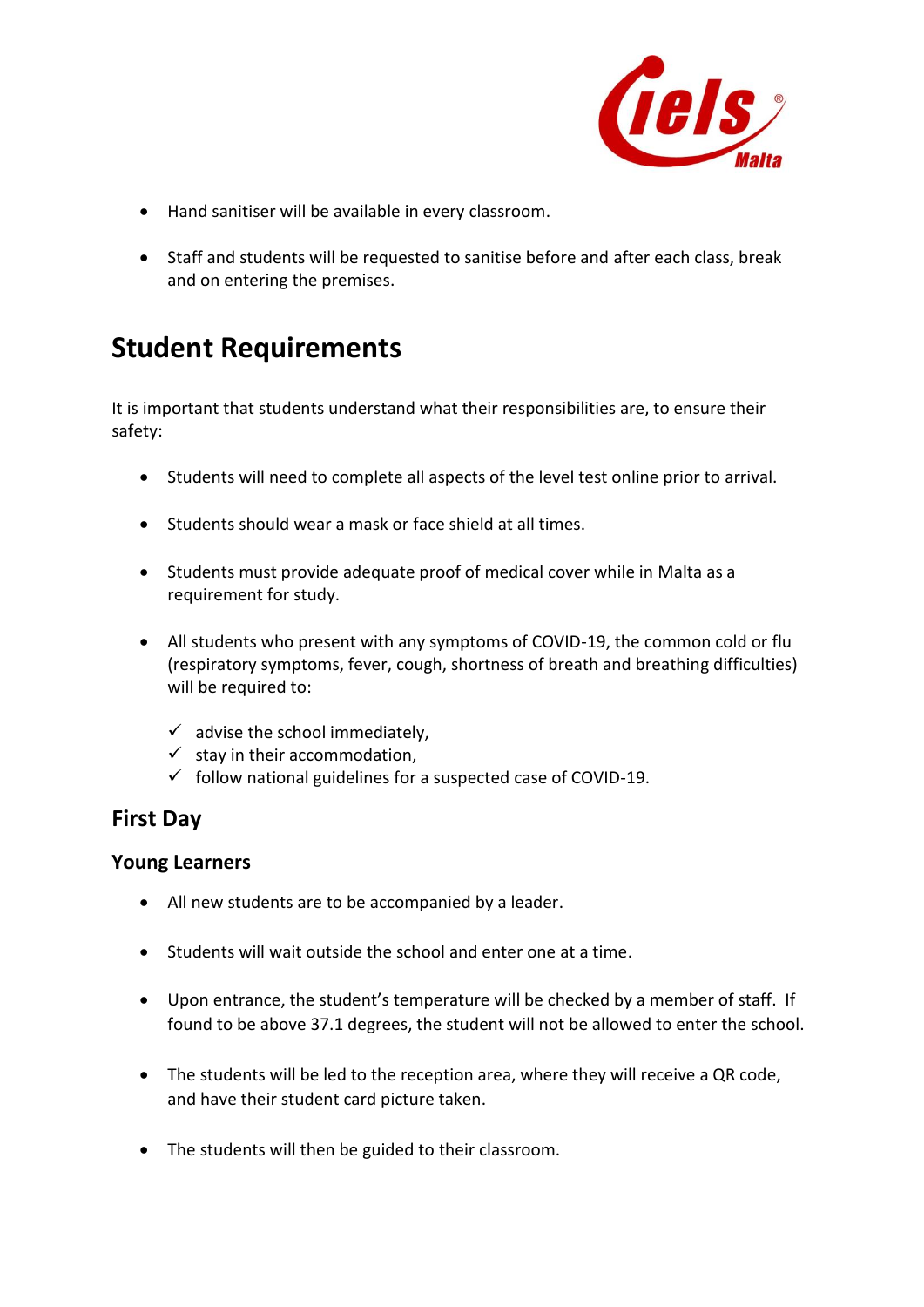

#### **Adult students**

- Students will wait outside the school and enter one at a time.
- Upon entrance, the student's temperature will be checked by a member of staff. If found to be above 37.1 degrees, the student will not be allowed to enter the school.

#### *New students:*

- The students will be led to the reception area, where they will receive a QR code, and have their student card picture taken.
- The students will then be guided to their respective classrooms by members of staff.

#### *Current students:*

- Students experiencing illness, such as COVID—19 symptoms, cold and flu symptoms, etc. should not attend school under any circumstances.
- Students should go directly to their class and refrain from using communal areas.
- Students should wear a mask or face shield at all times.
- In the classroom, students should sanitise their hands at the beginning and end of each lesson using the hand sanitiser provided.
- The classroom layout has been changed to maximise the distance between students. Students are to use the same desks for the entirety of their course to limit any chance of exposure.
- Lesson and break times are staggered to minimise contact between different classes.
- To reduce contact between individuals, students should direct any questions they may have, e.g. level change, academic or welfare concerns, to their teacher wherever possible students emails should be send to [academic@ielsmalta.com](mailto:academic@ielsmalta.com) and [welfare@ielsmalta.com](mailto:welfare@ielsmalta.com) respectively.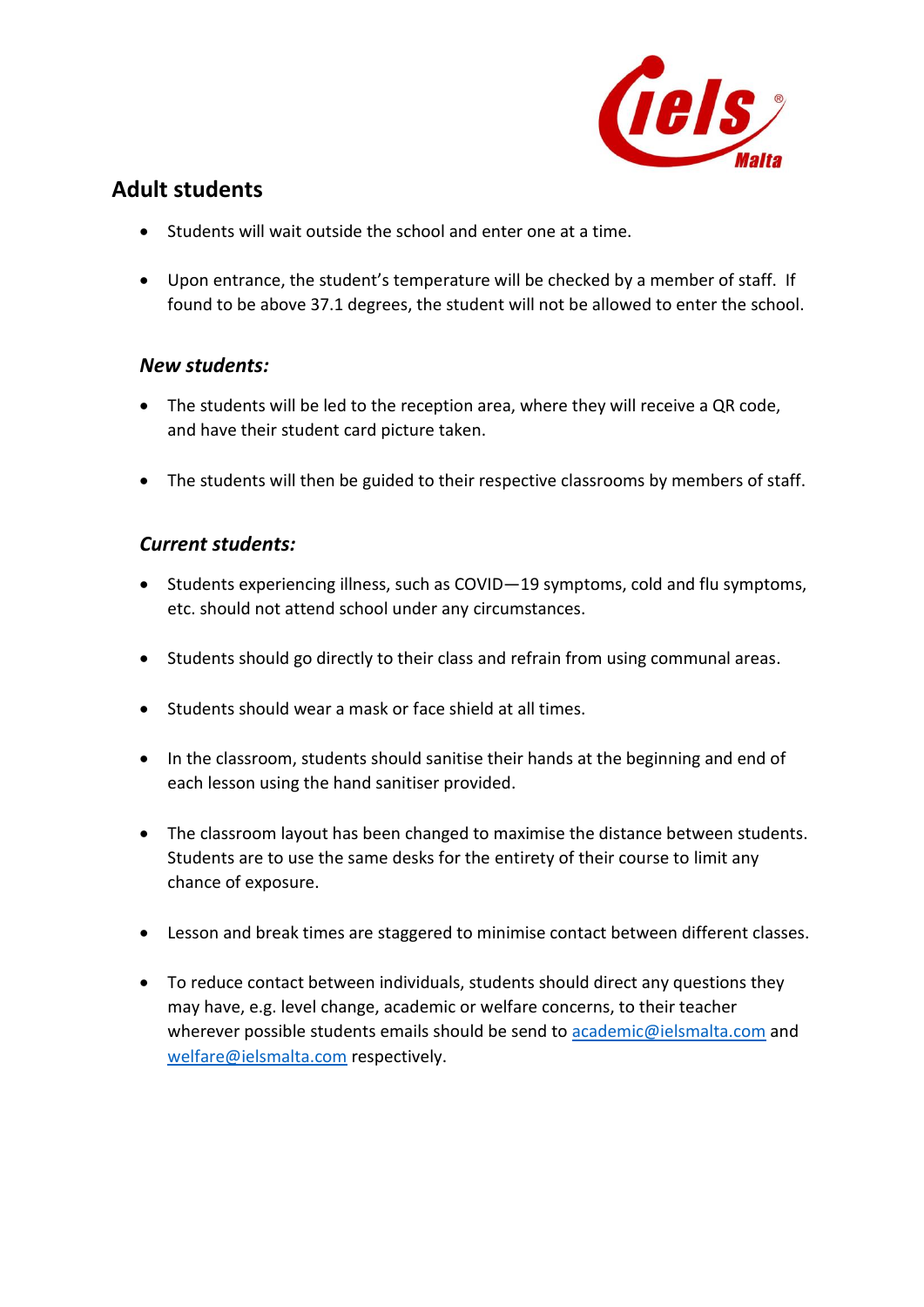

## **Staff Training and Requirements**

- IELS will make sure that all its staff are safe, fully trained and compliant with all COVID-19 protocols.
- All staff who present any symptoms of COVID-19, the common cold or flu will be required to stay at home and follow national guidelines for a suspected case of COVID-19.

# **Staff Guidelines**

Members of staff are subject to similar rules as the students.

- Staff members experiencing illness, such as COVID—19 symptoms, cold and flu symptoms, etc. should remain at home and monitor their symptoms.
- Staff members will wait outside the school and enter one at a time.
- Upon entrance, the staff member's temperature will be checked by another member of staff. If found to be above 37.1 degrees, entrance will not be allowed.
- Staff members are encouraged to wear a mask/face shield throughout the premises, with the exception of teachers in class.
- Whilst dealing with clients, outside the classroom, staff is to wear masks.
- Staff will continue to have access to the kitchen on the ground floor but are discouraged from using it as a gathering place. To this end, all chairs have been removed from this area. Staff can use the kettle, fridge, microwave and sink freely. Access to the facilities are to one person at a time.
- Staff are to bring, wash and remove their own crockery and cutlery. Any leftovers will be removed and disposed of on a daily basis.

# **Accommodation guidelines**

School-managed and outsourced accommodation will adhere to national regulations and WHO guidelines for student accommodation services. These can be found on the MTA portal:

<https://www.mta.com.mt/en/reopening>